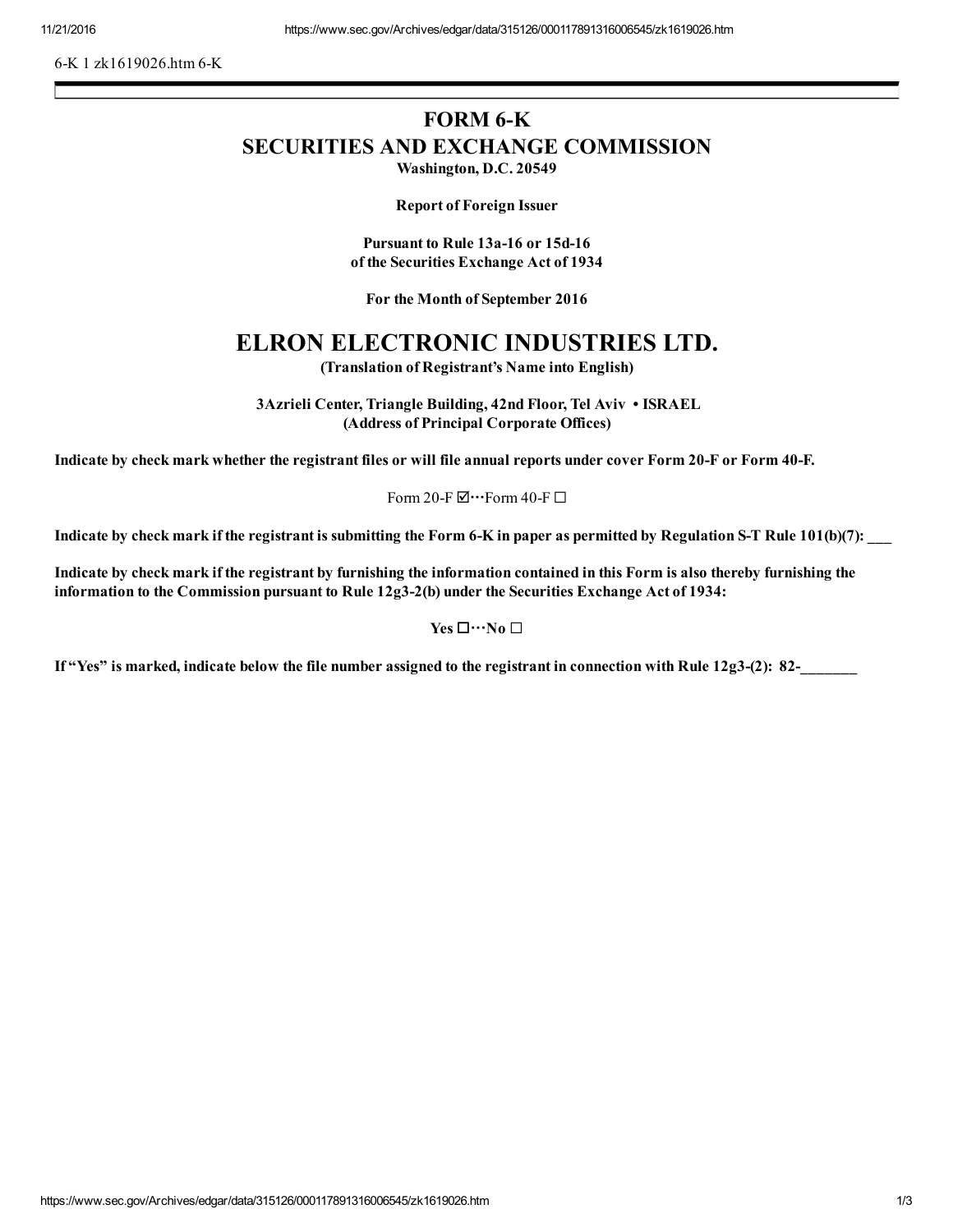The Registrant notified the Israeli Securities Authority on September 21, 2016 that the following resolutions were passed by the annual shareholders meeting which took place on September 21, 2016:

- Reappointment of each of:
	- o Mr Eduardo Elsztain,
	- o Saul Zang
	- o Amiram Erel and
	- o Ms. Yael Andorn (an independent director)

as directors of the Company for an additional term of office until the Company's next annual general meeting, all in addition to the external directors holding office in the Company.

Re-appointment of Kost Forer Gabbay & Kasierer, Accounting Firm, as the Company's auditors for an additional term until the Company's next annual general meeting and authorization of the Company's audit committee and board of directors to determine their auditing fees.

2